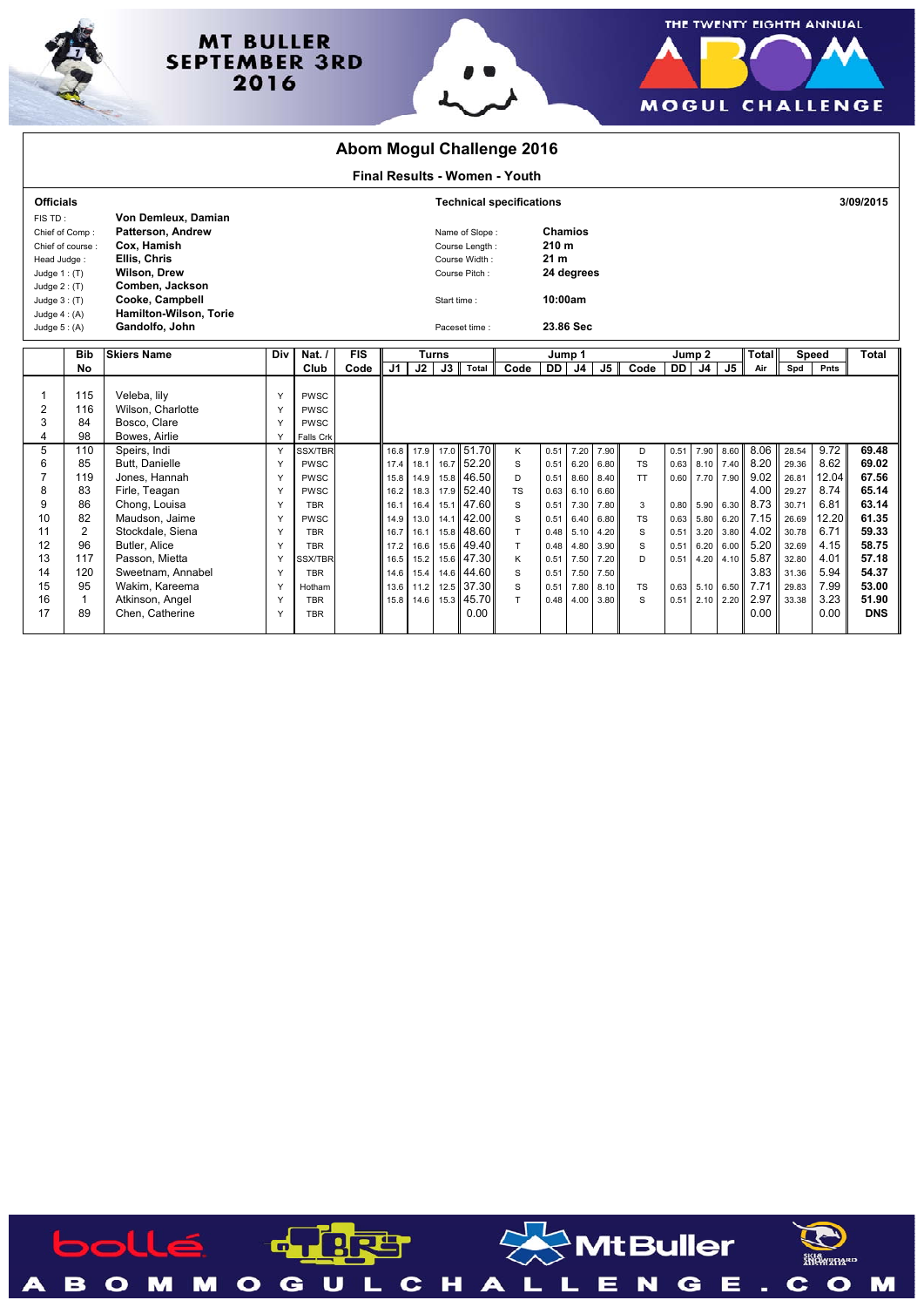**Dual Moguls Finals protocol - Women - Youth**